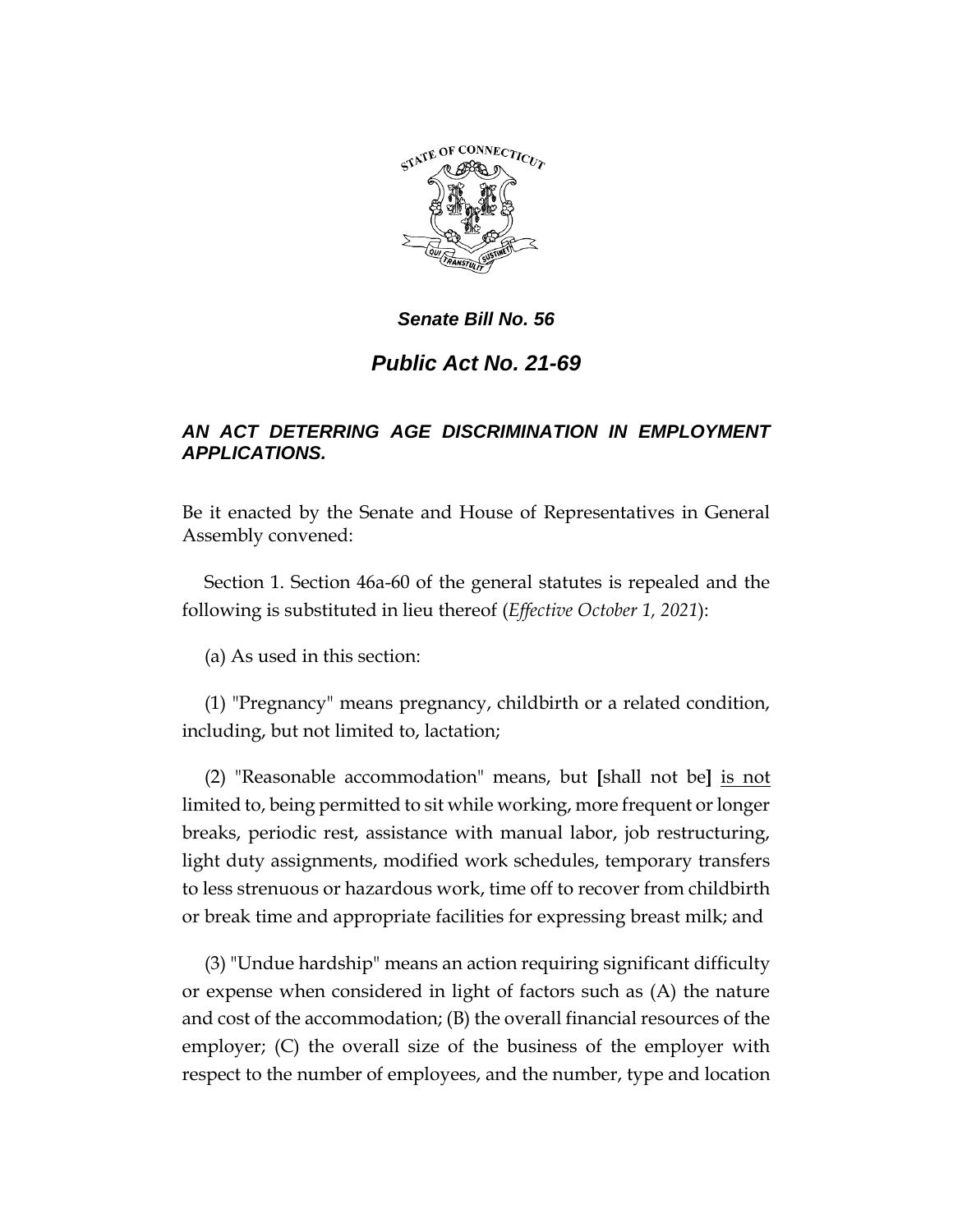of its facilities; and (D) the effect on expenses and resources or the impact otherwise of such accommodation upon the operation of the employer.

(b) It shall be a discriminatory practice in violation of this section:

(1) For an employer, by the employer or the employer's agent, except in the case of a bona fide occupational qualification or need, to refuse to hire or employ or to bar or to discharge from employment any individual or to discriminate against **[**such**]** any individual in compensation or in terms, conditions or privileges of employment because of the individual's race, color, religious creed, age, sex, gender identity or expression, marital status, national origin, ancestry, present or past history of mental disability, intellectual disability, learning disability, physical disability, including, but not limited to, blindness or status as a veteran;

(2) For any employment agency, except in the case of a bona fide occupational qualification or need, to fail or refuse to classify properly or refer for employment or otherwise to discriminate against any individual because of such individual's race, color, religious creed, age, sex, gender identity or expression, marital status, national origin, ancestry, present or past history of mental disability, intellectual disability, learning disability, physical disability, including, but not limited to, blindness or status as a veteran;

(3) For a labor organization, because of the race, color, religious creed, age, sex, gender identity or expression, marital status, national origin, ancestry, present or past history of mental disability, intellectual disability, learning disability, physical disability, including, but not limited to, blindness or status as a veteran of any individual to exclude from full membership rights or to expel from its membership such individual or to discriminate in any way against any of its members or against any employer or any individual employed by an employer,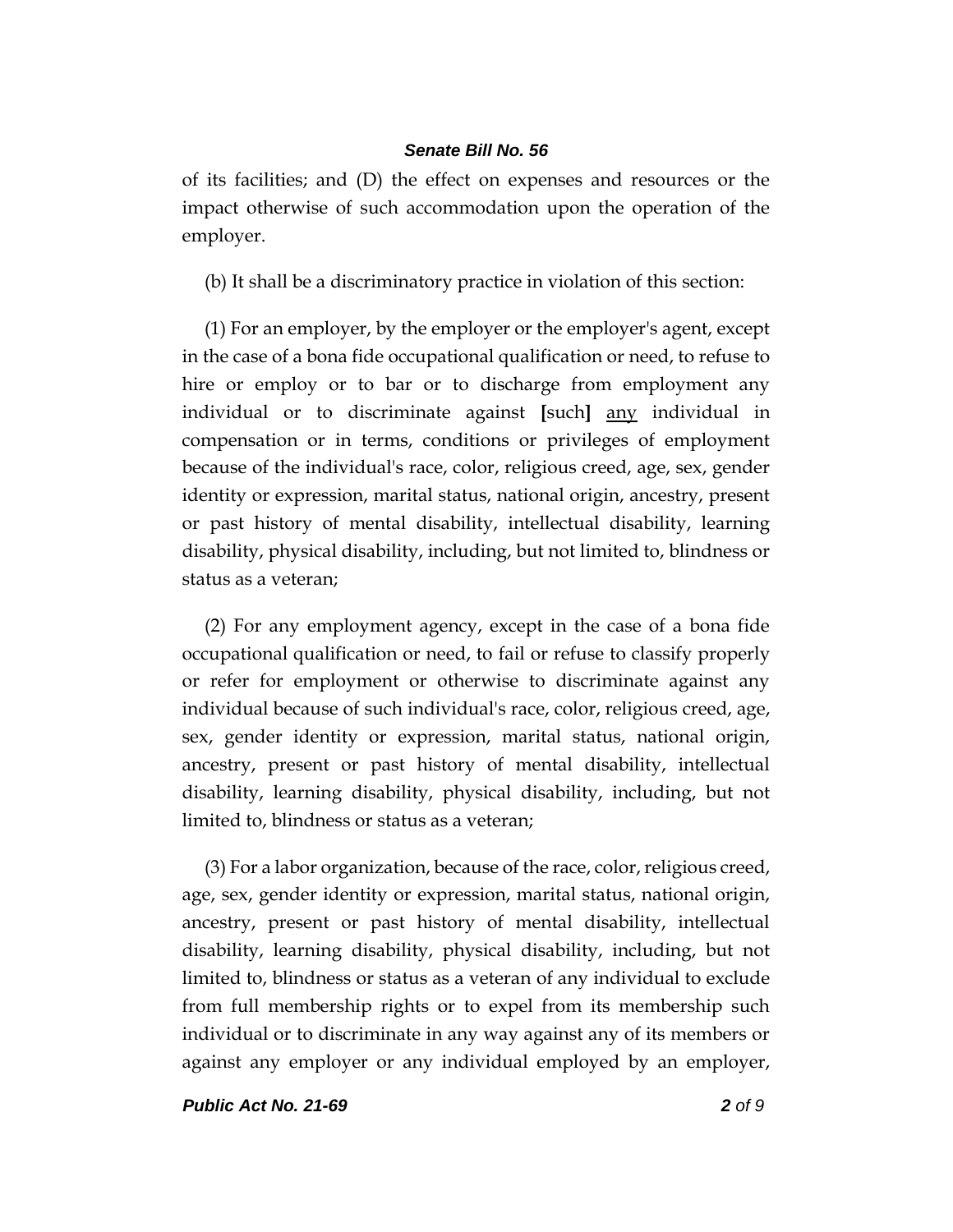unless such action is based on a bona fide occupational qualification;

(4) For any person, employer, labor organization or employment agency to discharge, expel or otherwise discriminate against any person because such person has opposed any discriminatory employment practice or because such person has filed a complaint or testified or assisted in any proceeding under section 46a-82, 46a-83 or 46a-84;

(5) For any person, whether an employer or an employee or not, to aid, abet, incite, compel or coerce the doing of any act declared to be a discriminatory employment practice or to attempt to do so;

(6) For any person, employer, employment agency or labor organization, except in the case of a bona fide occupational qualification or need, to advertise employment opportunities in such a manner as to restrict such employment so as to discriminate against individuals because of their race, color, religious creed, age, sex, gender identity or expression, marital status, national origin, ancestry, present or past history of mental disability, intellectual disability, learning disability, physical disability, including, but not limited to, blindness or status as a veteran;

(7) For an employer, by the employer or the employer's agent: (A) To terminate a woman's employment because of her pregnancy; (B) to refuse to grant to that employee a reasonable leave of absence for disability resulting from her pregnancy; (C) to deny to that employee, who is disabled as a result of pregnancy, any compensation to which she is entitled as a result of the accumulation of disability or leave benefits accrued pursuant to plans maintained by the employer; (D) to fail or refuse to reinstate the employee to her original job or to an equivalent position with equivalent pay and accumulated seniority, retirement, fringe benefits and other service credits upon her signifying her intent to return unless, in the case of a private employer, the employer's circumstances have so changed as to make it impossible or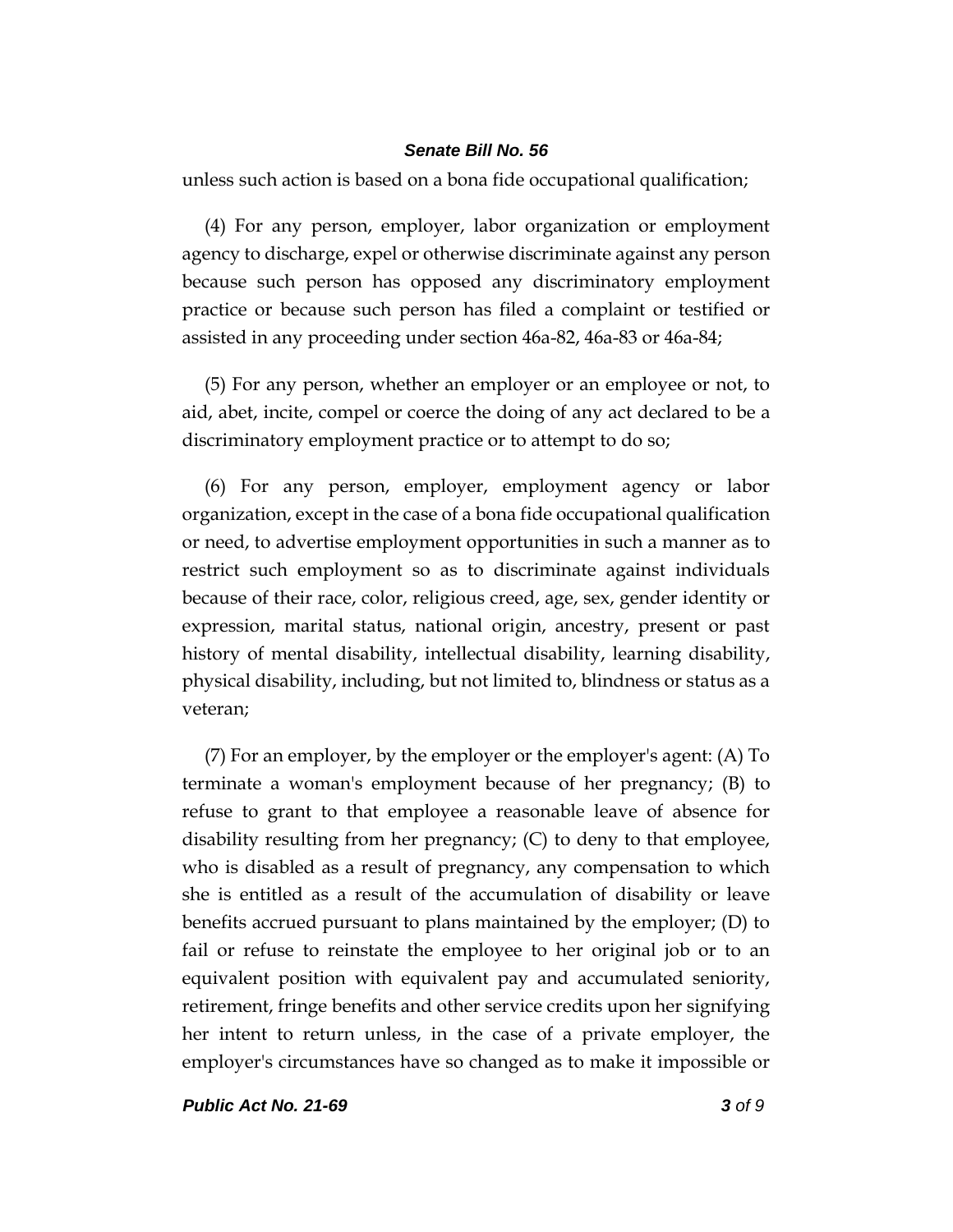unreasonable to do so; (E) to limit, segregate or classify the employee in a way that would deprive her of employment opportunities due to her pregnancy; (F) to discriminate against an employee or person seeking employment on the basis of her pregnancy in the terms or conditions of her employment; (G) to fail or refuse to make a reasonable accommodation for an employee or person seeking employment due to her pregnancy, unless the employer can demonstrate that such accommodation would impose an undue hardship on such employer; (H) to deny employment opportunities to an employee or person seeking employment if such denial is due to the employee's request for a reasonable accommodation due to her pregnancy; (I) to force an employee or person seeking employment affected by pregnancy to accept a reasonable accommodation if such employee or person seeking employment (i) does not have a known limitation related to her pregnancy, or (ii) does not require a reasonable accommodation to perform the essential duties related to her employment; (J) to require an employee to take a leave of absence if a reasonable accommodation can be provided in lieu of such leave; and (K) to retaliate against an employee in the terms, conditions or privileges of her employment based upon such employee's request for a reasonable accommodation;

(8) For an employer, by the employer or the employer's agent, for an employment agency, by itself or its agent, or for any labor organization, by itself or its agent, to harass any employee, person seeking employment or member on the basis of sex or gender identity or expression. If an employer takes immediate corrective action in response to an employee's claim of sexual harassment, such corrective action shall not modify the conditions of employment of the employee making the claim of sexual harassment unless such employee agrees, in writing, to any modification in the conditions of employment. "Corrective action" taken by an employer, includes, but is not limited to, employee relocation, assigning an employee to a different work schedule or other substantive changes to an employee's terms and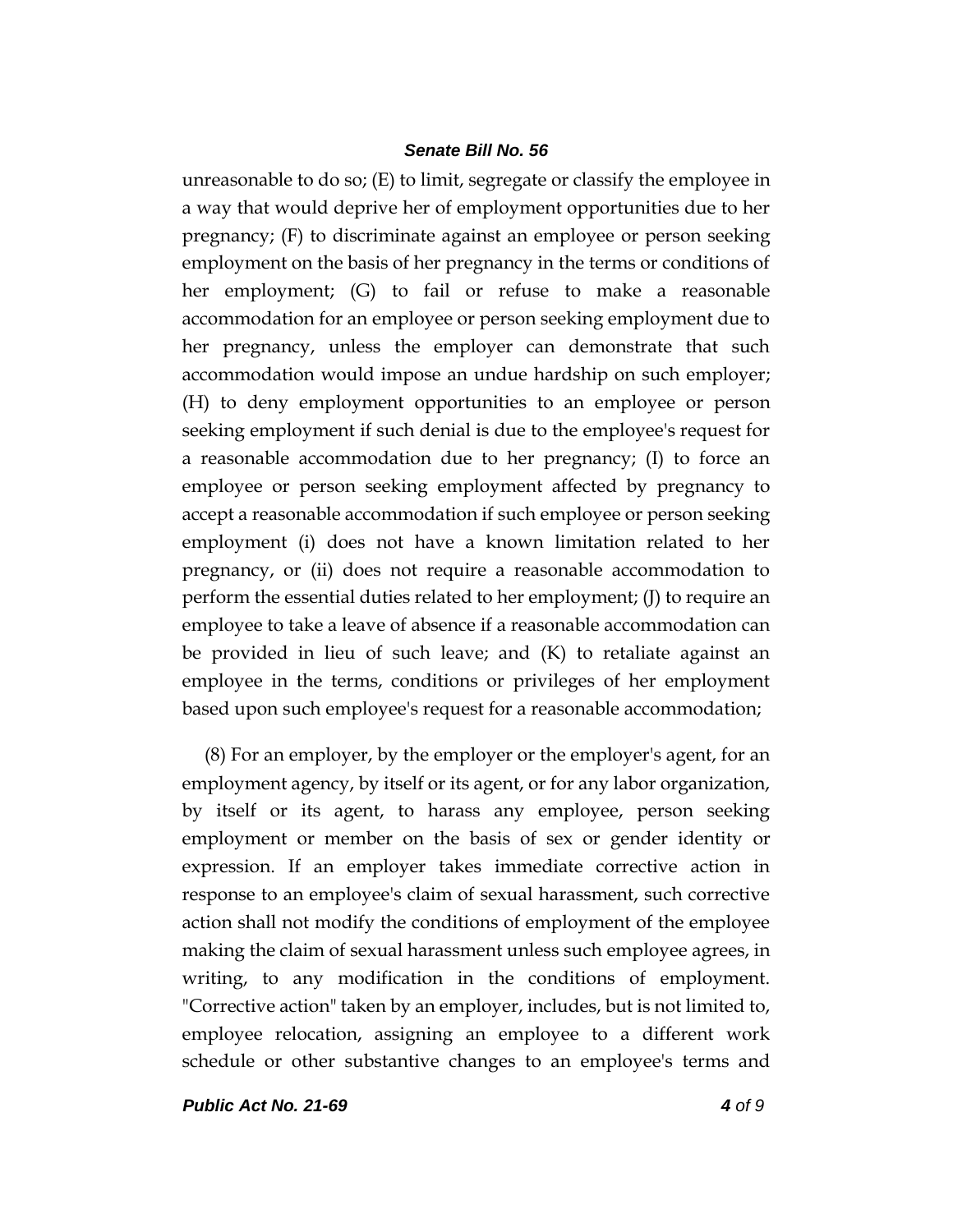conditions of employment. Notwithstanding an employer's failure to obtain a written agreement from an employee concerning a modification in the conditions of employment, the commission may find that corrective action taken by an employer was reasonable and not of detriment to the complainant based on the evidence presented to the commission by the complainant and respondent. As used in this subdivision, "sexual harassment" means any unwelcome sexual advances or requests for sexual favors or any conduct of a sexual nature when (A) submission to such conduct is made either explicitly or implicitly a term or condition of an individual's employment, (B) submission to or rejection of such conduct by an individual is used as the basis for employment decisions affecting such individual, or (C) such conduct has the purpose or effect of substantially interfering with an individual's work performance or creating an intimidating, hostile or offensive working environment;

(9) For an employer, by the employer or the employer's agent, for an employment agency, by itself or its agent, or for any labor organization, by itself or its agent, to request or require information from an employee, person seeking employment or member relating to the individual's child-bearing age or plans, pregnancy, function of the individual's reproductive system, use of birth control methods, or the individual's familial responsibilities, unless such information is directly related to a bona fide occupational qualification or need, provided an employer, through a physician may request from an employee any such information which is directly related to workplace exposure to substances which may cause birth defects or constitute a hazard to an individual's reproductive system or to a fetus if the employer first informs the employee of the hazards involved in exposure to such substances;

(10) For an employer, by the employer or the employer's agent, after informing an employee, pursuant to subdivision (9) of this subsection,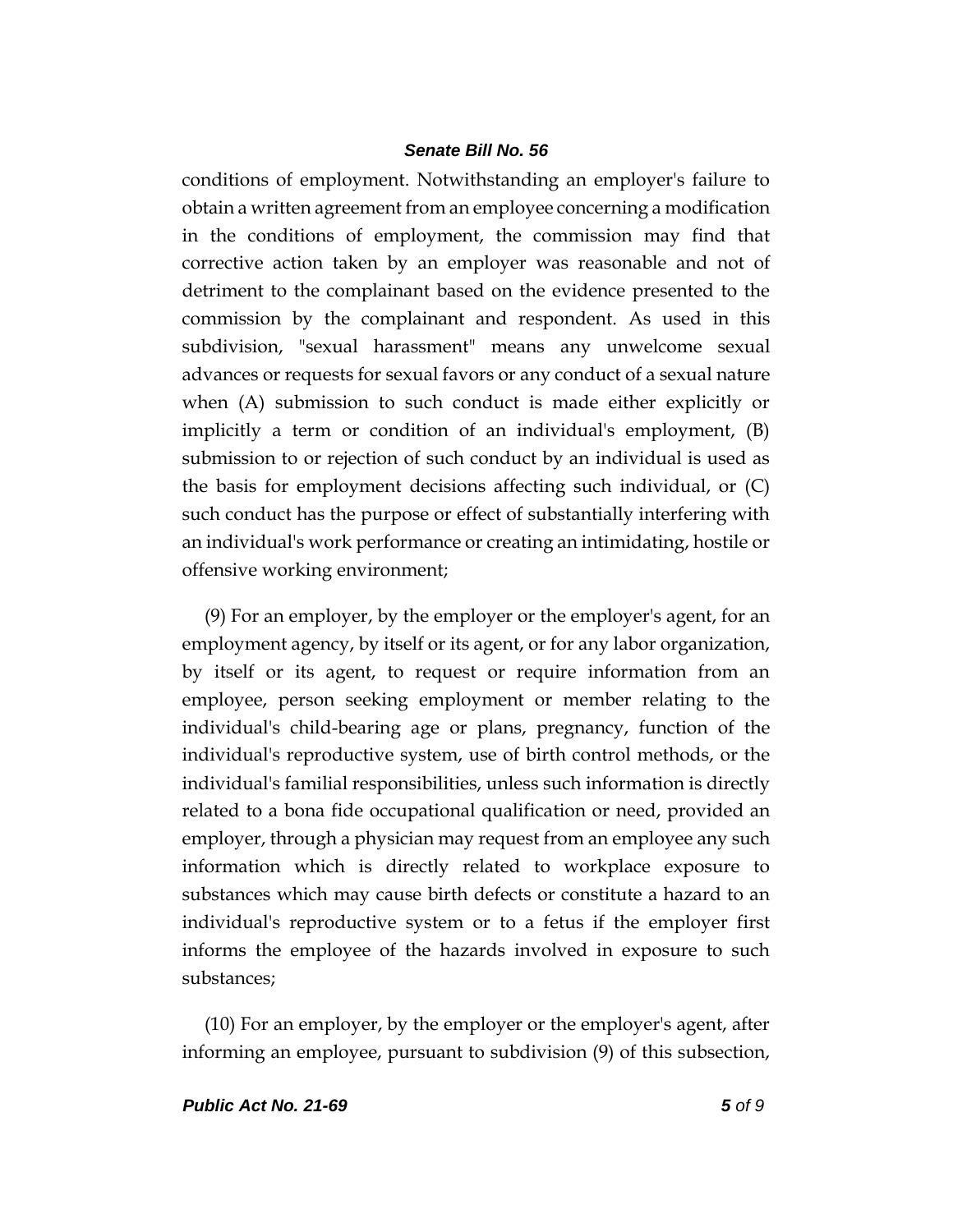of a workplace exposure to substances which may cause birth defects or constitute a hazard to an employee's reproductive system or to a fetus, to fail or refuse, upon the employee's request, to take reasonable measures to protect the employee from the exposure or hazard identified, or to fail or refuse to inform the employee that the measures taken may be the subject of a complaint filed under the provisions of this chapter. Nothing in this subdivision is intended to prohibit an employer from taking reasonable measures to protect an employee from exposure to such substances. For the purpose of this subdivision, "reasonable measures" shall be those measures which are consistent with business necessity and are least disruptive of the terms and conditions of the employee's employment;

(11) For an employer, by the employer or the employer's agent, for an employment agency, by itself or its agent, or for any labor organization, by itself or its agent: (A) To request or require genetic information from an employee, person seeking employment or member, or (B) to discharge, expel or otherwise discriminate against any person on the basis of genetic information. For the purpose of this subdivision, "genetic information" means the information about genes, gene products or inherited characteristics that may derive from an individual or a family member; **[**.**]**

(12) For an employer, by the employer or the employer's agent, to request or require a prospective employee's age, date of birth, dates of attendance at or date of graduation from an educational institution on an initial employment application, provided the provisions of this subdivision shall not apply to any employer requesting or requiring such information (A) based on a bona fide occupational qualification or need, or (B) when such information is required to comply with any provision of state or federal law.

(c) (1) The provisions of this section concerning age shall not apply to: (A) The termination of employment of any person with a contract of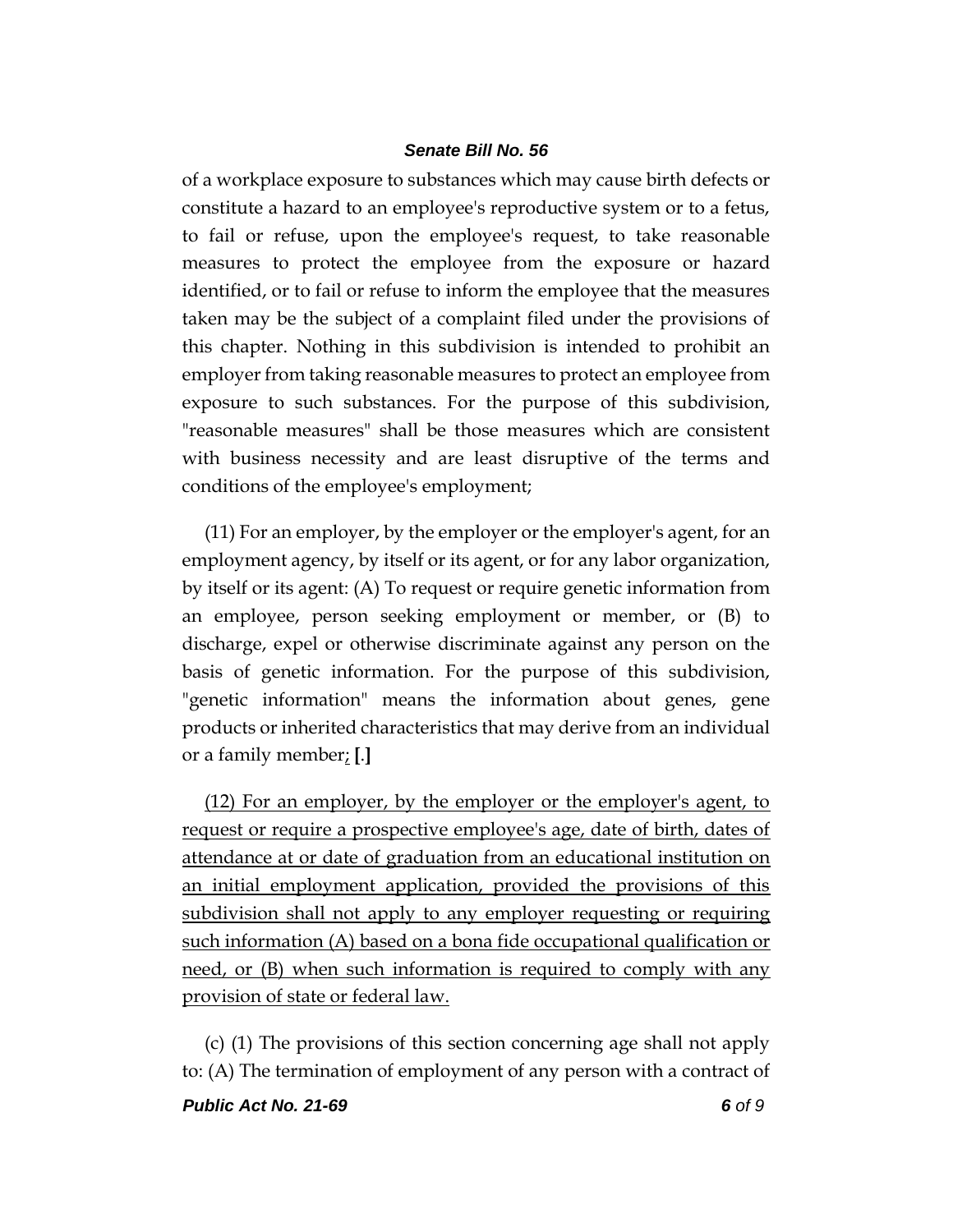unlimited tenure at an independent institution of higher education who is mandatorily retired, on or before July 1, 1993, after having attained the age of seventy; (B) the termination of employment of any person who has attained the age of sixty-five and who, for the two years immediately preceding such termination, is employed in a bona fide executive or a high policy-making position, if such person is entitled to an immediate nonforfeitable annual retirement benefit under a pension, profit-sharing, savings or deferred compensation plan, or any combination of such plans, from such person's employer, which equals, in aggregate, at least forty-four thousand dollars; (C) the termination of employment of persons in occupations, including police work and firefighting, in which age is a bona fide occupational qualification; (D) the operation of any bona fide apprenticeship system or plan; or (E) the observance of the terms of a bona fide seniority system or any bona fide employee benefit plan for retirement, pensions or insurance which is not adopted for the purpose of evading said provisions, except that no such plan may excuse the failure to hire any individual and no such system or plan may require or permit the termination of employment on the basis of age. No such plan which covers less than twenty employees may reduce the group hospital, surgical or medical insurance coverage provided under the plan to any employee who has reached the age of sixty-five and is eligible for Medicare benefits or any employee's spouse who has reached age sixty-five and is eligible for Medicare benefits except to the extent such coverage is provided by Medicare. The terms of any such plan which covers twenty or more employees shall entitle any employee who has attained the age of sixty-five and any employee's spouse who has attained the age of sixty-five to group hospital, surgical or medical insurance coverage under the same conditions as any covered employee or spouse who is under the age of sixty-five.

(2) No employee retirement or pension plan may exclude any employee from membership in such plan or cease or reduce the employee's benefit accruals or allocations under such plan on the basis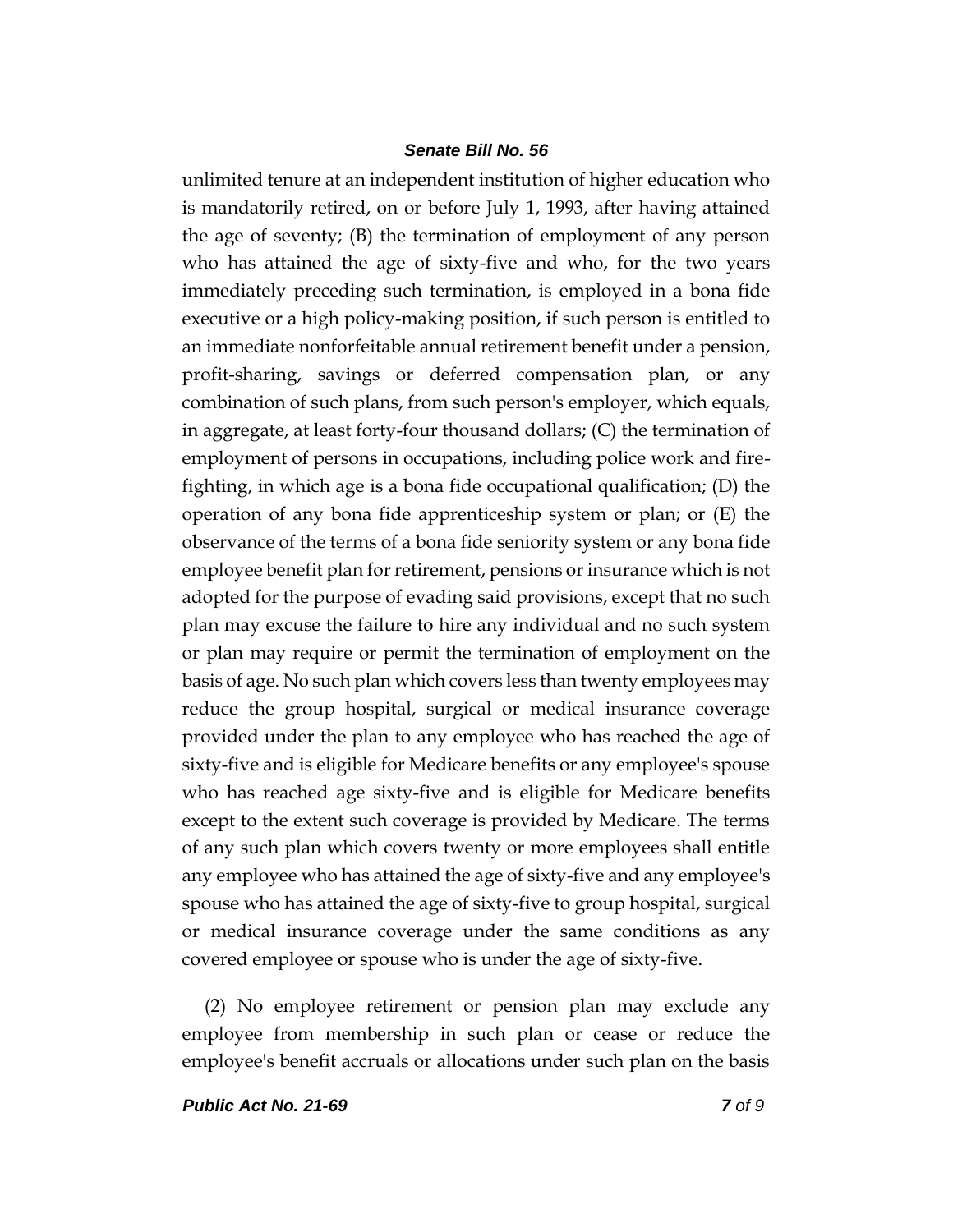of age. The provisions of this subdivision shall be applicable to plan years beginning on or after January 1, 1988, except that for any collectively bargained plan this subdivision shall be applicable on the earlier of (A) January 1, 1990, or (B) the later of (i) the expiration date of the collective bargaining agreement, or (ii) January 1, 1988.

(3) The provisions of this section concerning age shall not prohibit an employer from requiring medical examinations for employees for the purpose of determining such employees' physical qualification for continued employment.

(4) Any employee who continues employment beyond the normal retirement age in the applicable retirement or pension plan shall give notice of intent to retire, in writing, to such employee's employer not less than thirty days prior to the date of such retirement.

(d) (1) An employer shall provide written notice of the right to be free from discrimination in relation to pregnancy, childbirth and related conditions, including the right to a reasonable accommodation to the known limitations related to pregnancy pursuant to subdivision (7) of subsection (b) of this section to: (A) New employees at the commencement of employment; (B) existing employees within one hundred twenty days after the effective date of this section; and (C) any employee who notifies the employer of her pregnancy within ten days of such notification. An employer may comply with the provisions of this section by displaying a poster in a conspicuous place, accessible to employees, at the employer's place of business that contains the information required by this section in both English and Spanish. The Labor Commissioner may adopt regulations, in accordance with chapter 54, to establish additional requirements concerning the means by which employers shall provide such notice.

(2) The Commission on Human Rights and Opportunities shall develop courses of instruction and conduct ongoing public education